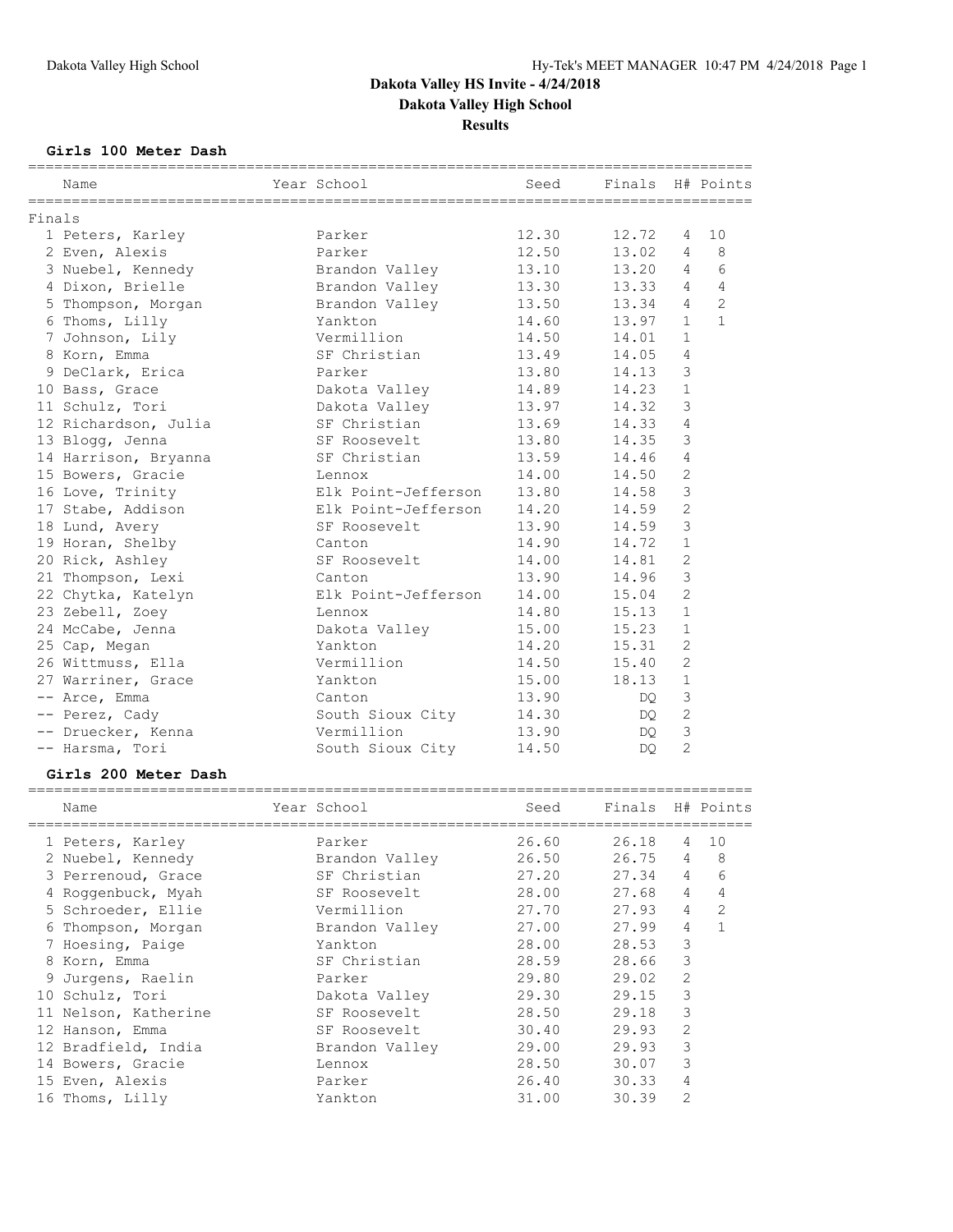#### **....Girls 200 Meter Dash**

| 17 Goodman, Breionna | Dakota Valley       | 32.10 | 30.41 |              |
|----------------------|---------------------|-------|-------|--------------|
| 18 Bass, Grace       | Dakota Valley       | 30.00 | 30.72 | 2            |
| 19 Stockwell, Emily  | Vermillion          | 29.00 | 31.11 | 3            |
| 20 Walker, Meghan    | SF Christian        | 27.79 | 31.13 | 4            |
| 21 Stokely, Lani     | Elk Point-Jefferson | 33.00 | 32.50 | $\mathbf{1}$ |
| 22 Warriner, Grace   | Yankton             | 31.00 | 33.01 | 2            |
| 23 Zebell, Zoey      | Lennox              | 32.00 | 34.64 | 2            |
| 24 McCabe, Jenna     | Dakota Valley       | 32.30 | 35.37 | $\mathbf{1}$ |
| 25 Druecker, Kenna   | Vermillion          | 28.00 | 36.98 | 3            |
| 26 Merkle, Hannah    | Canton              | 32.00 | 37.44 | 2            |
| -- Stout, Chloe      | Dakota Valley       | 32.80 | DO    | $\mathbf{1}$ |
| -- Horan, Shelby     | Canton              | 35.00 | DO.   | $\mathbf{1}$ |
| -- Harsma, Tori      | South Sioux City    | 33.00 | DO    | $\mathbf{1}$ |
| -- Chytka, Katelyn   | Elk Point-Jefferson | 29.50 | DO.   | 2            |
| -- Carlson, Paislee  | Canton              | 36.00 | DO    | 1            |

#### **Girls 400 Meter Dash**

=================================================================================== Name  $Year School$  Seed Finals H# Points =================================================================================== 1 Walker, Meghan SF Christian 1:01.01 1:00.87 4 10 2 Specht, Cameryn Yankton 1:02.50 1:01.73 4 8 3 Even, Alexis Parker 1:02.00 1:01.87 4 6 4 Wells, Ashley Brandon Valley 1:04.00 1:04.16 3 4 5 Wolfgram, Payton Yankton 1:04.50 1:04.27 3 2 6 Fillipi, Rianna Lennox 1:03.50 1:04.34 3 1 7 LaBrune, Mack Vermillion 1:02.00 1:04.36 4 8 Davis, Calli Elk Point-Jefferson 1:00.00 1:04.84 4 9 Wells, Lauren Brandon Valley 1:03.00 1:05.30 3 10 Brady, Rachel Vermillion 1:03.00 1:05.32 3 11 Peltier, Sydney Brandon Valley 1:06.00 1:07.91 2 12 Bertram, Kalla Elk Point-Jefferson 1:02.00 1:08.07 4 13 Mechels, Emma Lennox 1:06.00 1:09.35 2 14 Chatwell, Jennifer SF Roosevelt 1:12.00 1:10.64 2 15 Lenning, Grace SF Christian 1:12.00 1:11.30 2 16 Ihnen, Isabel Lennox 1:06.00 1:12.60 2 17 Stout, Chloe Dakota Valley 1:12.00 1:14.61 2 18 Jensen, Josie Yankton 1:03.00 1:15.85 3 -- Ball, Alison Canton Canton 13.00 DQ 4 -- Johnson, Alyssa Dakota Valley 1:02.85 DQ 3 -- Wente, Rachel Dakota Valley 1:12.00 DQ 1 -- Peters, Karley Parker 1:01.50 DQ 4 -- Travnicek, Ellie Parker 1:04.90 DQ 3 -- Luciano, Angie Canton 1:30.00 DQ 1 -- Luciano, Kristina Canton 1:15.00 DQ 1

#### **Girls 800 Meter Run**

| Name              | Year School    | Seed    | Finals H# Points |               |                |
|-------------------|----------------|---------|------------------|---------------|----------------|
| 1 Vavra, Carly    | Yankton        | 2:26.00 | 2:26.83          |               | 2 10           |
| 2 Grismer, Hope   | SF Roosevelt   | 2:27.00 | 2:27.04          | $\mathcal{P}$ | - 8            |
| 3 Geurts, Jaide   | SF Roosevelt   | 2:28.00 | 2:28.49          | 2             | 6              |
| 4 Foss, Kylie     | Brandon Valley | 2:35.00 | 2:37.63          |               | $\overline{4}$ |
| 5 Barkema, Rachel | SF Christian   | 2:31.00 | 2:39.92          |               |                |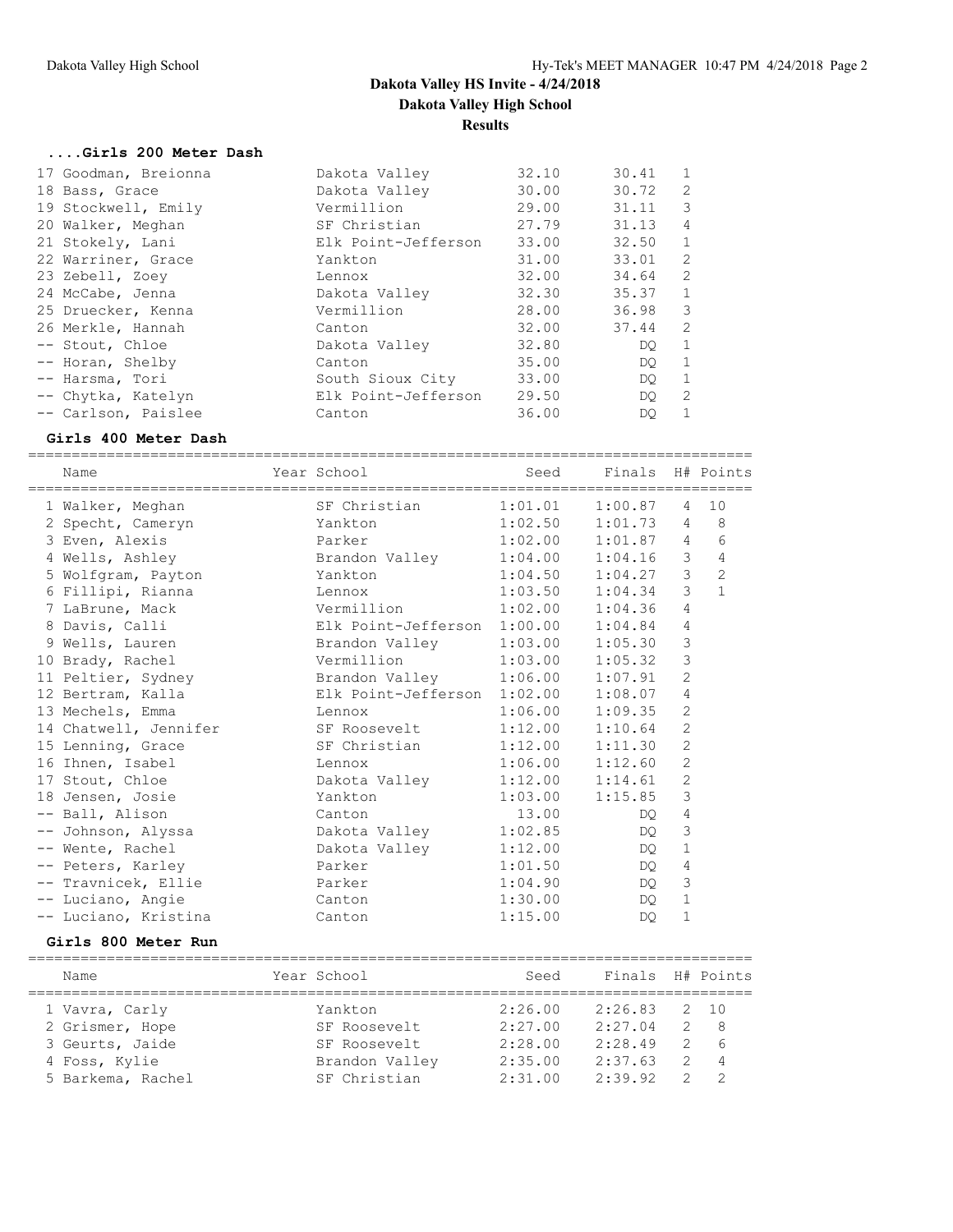#### **....Girls 800 Meter Run**

| 6 Brady, Rachel       | Vermillion                          | 2:30.00             | 2:42.49 | 2              | $\mathbf{1}$ |
|-----------------------|-------------------------------------|---------------------|---------|----------------|--------------|
| 7 Bertram, Kalla      | Elk Point-Jefferson                 | 2:30.00             | 2:44.91 | $\mathfrak{D}$ |              |
| 8 Weigelt, Raina      | SF Roosevelt                        | $2:40.00$ $2:46.10$ |         | $\overline{2}$ |              |
| 9 Kocer, Danica       | Brandon Valley                      | 2:34.00             | 2:50.78 | $\overline{2}$ |              |
| 10 DeVelder, Kate     | Vermillion                          | 2:55.00             | 2:52.44 | $\mathbf{1}$   |              |
| 11 Olson, Jaiden      | Parker                              | 2:53.00             | 2:52.88 | 1              |              |
| 12 Lenning, Grace     | SF Christian                        | 2:56.00             | 3:00.54 | $\mathbf{1}$   |              |
| 13 Muth, Hannah       | Yankton                             | 2:48.00             | 3:02.42 | 1              |              |
| 14 Fenderson, Jadalyn | SF Roosevelt                        | 2:48.00             | 3:07.98 | $\mathbf{1}$   |              |
| 15 Kenney, Baylee     | Yankton                             | 2:48.00             | 3:09.99 | $\mathbf{1}$   |              |
| 16 Scarmon, Emma      | Elk Point-Jefferson 3:00.00 3:27.04 |                     |         | 1              |              |
| 17 Robinson, Emma     | Elk Point-Jefferson                 | 3:00.00             | 3:39.76 | 1              |              |
| -- Mechels, Lily      | Lennox                              | 2:45.00             | DQ.     | $\mathbf{1}$   |              |
| -- Plucker, Emily     | Lennox                              | 2:45.00             | DQ      | $\mathbf{1}$   |              |
| -- Luciano, Kristina  | Canton                              | 2:59.00             | DQ.     | 1              |              |
| -- Lavin, Maddie      | Vermillion                          | 2:20.00             | DQ      | 2              |              |
| -- Travnicek, Ellie   | Parker                              | 2:34.90             | DQ      | 2              |              |
| -- Penaranda, Maria   | Canton                              | 3:25.00             | DQ.     | $\mathbf{1}$   |              |
| -- Vielhauer, Mara    | Canton                              | 3:30.00             | DQ      | 1              |              |
| -- Bainbridge, Ali    | Lennox                              | 2:32.00             | DQ      | $\overline{2}$ |              |
| -- Knoff, Anne        | Yankton                             | 2:29.00             | DQ.     | 2              |              |
|                       |                                     |                     |         |                |              |

### **Girls 1600 Meter Run**

| Name                | Year School                         | Seed                | Finals H# Points |                |                |
|---------------------|-------------------------------------|---------------------|------------------|----------------|----------------|
| 1 Lavin, Maddie     | Vermillion                          | 5:15.00             | 5:32.63          | $\overline{2}$ | 10             |
| 2 Rief, Allison     | Brandon Valley                      | 5:30.00 5:34.78     |                  | $\overline{2}$ | 8              |
| 3 Bietz, Madisyn    | Yankton                             | $5:30.00$ $5:39.69$ |                  | $\overline{2}$ | 6              |
| 4 Whisler, Taryn    | Vermillion 5:25.00 5:46.87          |                     |                  | $\overline{2}$ | 4              |
| 5 Ruud, Alicia      | Lennox                              | 5:35.00             | 5:48.55          | 2              | $\overline{c}$ |
| 6 Moose, Natalie    | Brandon Valley 5:50.00 5:48.75      |                     |                  | $\mathbf{1}$   | $\mathbf{1}$   |
| 7 Pickering, Megan  | Brandon Valley                      | $5:41.00$ $5:49.35$ |                  | 2              |                |
| 8 Chance, Thea      | Yankton                             | 5:40.00             | 5:49.70          | $\overline{2}$ |                |
| 9 Howard, Danielle  | SF Roosevelt 5:54.00 5:50.34        |                     |                  | $\mathbf{1}$   |                |
| 10 Barkema, Rachel  | SF Christian                        | 5:40.00             | 5:56.71          | $\overline{c}$ |                |
| 11 Fanta, Mary      | Yankton                             | 5:45.00             | 5:57.43          | $\overline{2}$ |                |
| 12 Eidsness, Lauren | Yankton                             | $5:45.00$ $6:00.08$ |                  | $\mathbf{2}$   |                |
| 13 Mechels, Lily    | Lennox                              | 5:45.00             | 6:00.37          | $\overline{2}$ |                |
| 14 Pearson, Lydia   | SF Roosevelt 6:10.00 6:06.47        |                     |                  | $\mathbf{1}$   |                |
| 15 Stark, Robin     | Elk Point-Jefferson 6:15.00 6:24.69 |                     |                  | $\mathbf 1$    |                |
| 16 Mastalir, Rachel | Canton                              | 7:00.00             | 6:29.38          | $\mathbf{1}$   |                |
| 17 Andrus, Rylie    | Yankton                             | 5:55.00             | 6:30.13          | $\mathbf{1}$   |                |
| 18 Vielhauer, Mara  | Canton                              | $8:34.00$ $6:45.61$ |                  | 1              |                |
| 19 Ludwig, Shandie  | Elk Point-Jefferson 6:15.00         |                     | 7:02.27          | $\mathbf{1}$   |                |
| 20 Scarmon, Emma    | Elk Point-Jefferson 6:50.00         |                     | 8:12.27          | $\mathbf 1$    |                |
| 21 Robinson, Emma   | Elk Point-Jefferson 7:15.00         |                     | 8:12.47          | 1              |                |
| -- Kroeger, Sarah   | Lennox                              | 6:15.00             | DO.              | $\mathbf 1$    |                |
| -- Bainbridge, Ali  | Lennox                              | 5:45.00             | DO.              | $\overline{c}$ |                |
| -- Plucker, Emily   | Lennox                              | 6:02.00             | DQ.              | 1              |                |
|                     |                                     |                     |                  |                |                |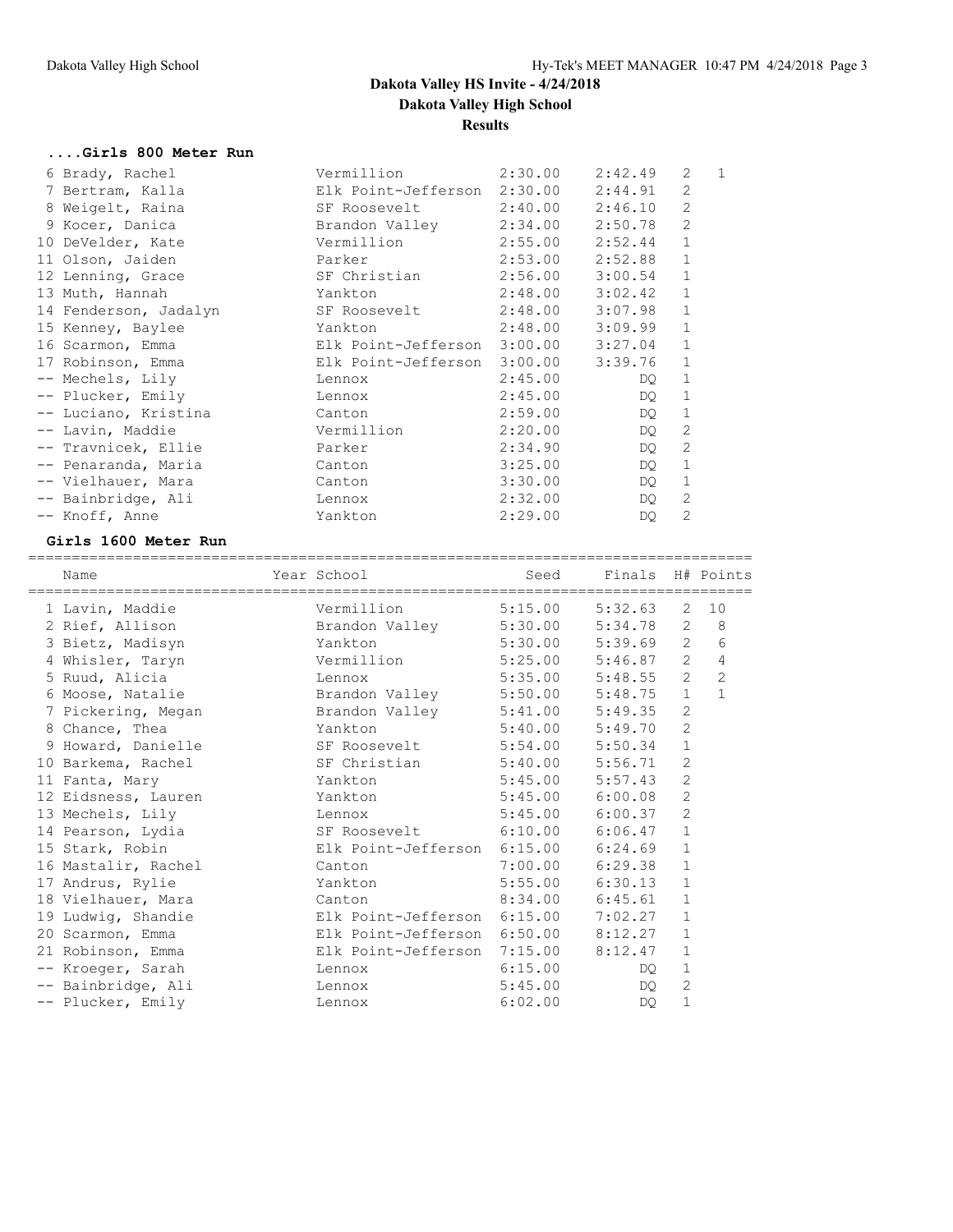#### **Girls 3200 Meter Run**

| Name                 | Year School    | Seed     | Finals   | Points         |
|----------------------|----------------|----------|----------|----------------|
| 1 Bainbridge, Ali    | Lennox         | 12:10.00 | 11:44.00 | 10             |
| 2 Karolevitz, Ellie  | Yankton        | 11:50.00 | 12:11.62 | 8              |
| 3 Plucker, Emily     | Lennox         | 12:15.00 | 12:30.92 | 6              |
| 4 Wentzy, Katie      | Brandon Valley | 12:08.00 | 12:32.48 | 4              |
| 5 VanKalsbeek, Micah | SF Christian   | 12:10.00 | 12:33.17 | $\mathfrak{D}$ |
| 6 Pickering, Megan   | Brandon Valley | 12:25.00 | 12:52.59 |                |
| 7 Serck, Sydnee      | Yankton        | 12:25.00 | 12:59.63 |                |
| 8 Groen, Lindsey     | SF Christian   | 12:50.00 | 13:03.42 |                |
| -- Kroeger, Sarah    | Lennox         | 13:15.00 | DO       |                |
| -- Mastalir, Rachel  | Canton         | 14:30.00 | DO       |                |
| -- Rief, Allison     | Brandon Valley | 11:39.00 | DO       |                |

#### **Girls 100 Meter Hurdles**

=================================================================================== Name Year School Seed Finals H# Points =================================================================================== 1 Dixon, Brielle Brandon Valley 15.70 16.03 3 10 2 Budig, Kate Yankton 16.30 16.27 3 8 3 Oswald, Kelsey Yankton 16.00 16.31 3 6 4 Rude, Taia Brandon Valley 16.00 16.63 3 4 5 Jurgens, Raelin Parker 16.60 17.15 3 2 6 Pruis, Caitlyn SF Christian 17.75 17.17 2 1 7 Vetos, Danissa Canton 17.30 17.30 2 8 VanDenHoek, Alexis SF Roosevelt 16.95 17.55 3 9 Mechels, Emma Lennox 16.60 18.00 3 10 Pater, Brooklyn SF Christian 17.81 18.25 2 11 Hemenway, Anaka SF Roosevelt 18.67 18.34 2 12 Chicoine, Callie Elk Point-Jefferson 17.95 18.45 2 13 Salvatori, Carissa Yankton 19.50 18.45 1 14 Goodman, Breionna Dakota Valley 19.00 19.36 2 15 Frick, Brenna Canton 19.80 19.40 1 16 Okine, Lauren Dakota Valley 18.43 19.49 2 17 Carlson, Hope Dakota Valley 18.50 19.54 2 18 Yoder, Christa SF Christian 19.89 20.77 1 19 Reinschmidt, Nikita Dakota Valley 21.53 20.81 1 20 Cook, Crystal Parker 20.10 22.15 1 -- Bonin, Dellaney Canton 16.30 DQ 3

#### **Girls 300 Meter Hurdles**

| Name                     | Year School    | Seed    | Finals |                | H# Points |
|--------------------------|----------------|---------|--------|----------------|-----------|
| 1 Dixon, Brielle         | Brandon Valley | 49.00   | 49.80  | 3.             | 10        |
| 2 Oswald, Kelsey         | Yankton        | 49.00   | 50.43  | 3              | 8         |
| 3 Pruis, Caitlyn         | SF Christian   | 52.99   | 52.49  | 3              | 6         |
| 4 Rude, Taia             | Brandon Valley | 48.50   | 54.09  | 3              | 4         |
| 5 Bonin, Dellaney        | Canton         | 51.60   | 54.23  | 3              | 2         |
| 6 Okine, Lauren          | Dakota Valley  | 1:01.00 | 54.43  |                |           |
| 7 VanDenHoek, Alexis     | SF Roosevelt   | 53.40   | 55.45  | 3              |           |
| 8 Foster, Lilliana       | Vermillion     | 58.00   | 55.55  | $\mathfrak{D}$ |           |
| 9 Pater, Brooklyn        | SF Christian   | 53.21   | 55.57  | 3              |           |
| 10 Hemenway, Anaka       | SF Roosevelt   | 56.70   | 56.57  | $\mathcal{L}$  |           |
| 11 Schroedermeier, Paige | Canton         | 55.00   | 57.01  | $\mathcal{D}$  |           |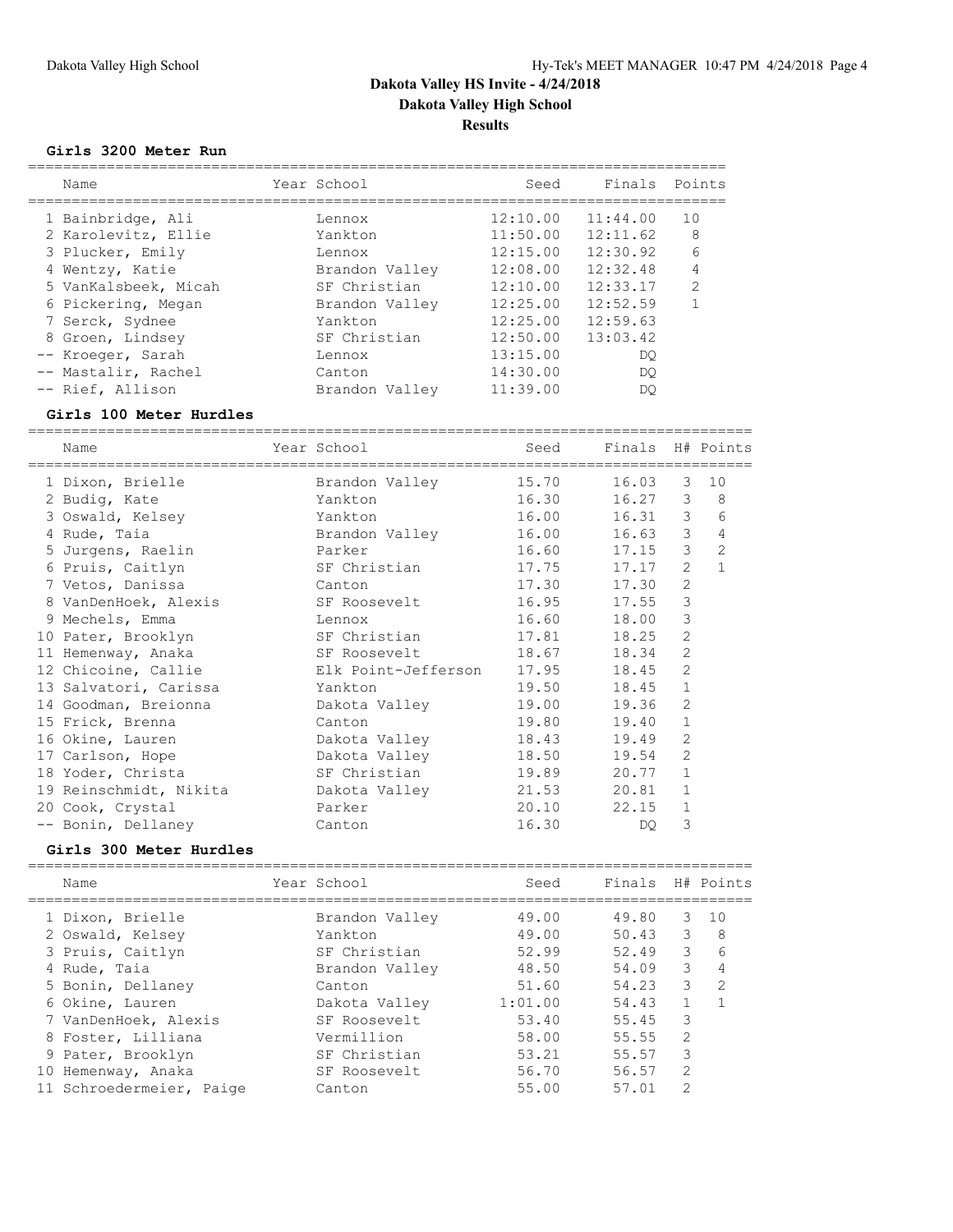#### **....Girls 300 Meter Hurdles**

| 12 Goodman, Breionna   | Dakota Valley       | 56.50   | 57.03   | - 2          |
|------------------------|---------------------|---------|---------|--------------|
| 13 Chicoine, Callie    | Elk Point-Jefferson | 58.00   | 57.37   | 1            |
| 14 Jurgens, Raelin     | Parker              | 53.80   | 57.41   | -2           |
| 15 Yoder, Christa      | SF Christian        | 58.99   | 57.44   | $\mathbf{1}$ |
| 16 Salvatori, Carissa  | Yankton             | 54.00   | 57.73   | - 2          |
| 17 Carlson, Hope       | Dakota Valley       | 56.00   | 1:01.58 | -2           |
| 18 Reinschmidt, Nikita | Dakota Valley       | 57.44   | 1:01.61 | -2           |
| 19 Budig, Kate         | Yankton             | 49.00   | 1:03.76 | - 3          |
| -- Cook, Crystal       | Parker              | 1:01.00 | DO      |              |

#### **Girls 4x100 Meter Relay**

| School                                                                | Seed    | Finals  |                | H# Points     |
|-----------------------------------------------------------------------|---------|---------|----------------|---------------|
| 1 SF Roosevelt 'A'                                                    | 52.47   | 52.85   | 2              | 1 O           |
|                                                                       |         |         |                |               |
| 2 Yankton 'A'                                                         | 50.50   | 53.14   | 2              | 8             |
| 3 SF Christian<br>$\mathsf{I} \wedge \mathsf{I}$                      | 52.99   | 54.17   | $\mathcal{L}$  | 6             |
| 4 Brandon Valley<br>$^{\prime}$ A $^{\prime}$                         | 53.30   | 54.48   | $\mathcal{L}$  |               |
| $\mathsf{I} \wedge \mathsf{I}$<br>5 Parker                            | 54.40   | 55.11   | $\overline{2}$ | $\mathcal{L}$ |
| 6 Canton 'A'                                                          | 55.00   | 57.41   | $\overline{2}$ |               |
| $\mathsf{I} \wedge \mathsf{I}$<br>7 Elk Point-Jefferson               | 56.00   | 57.61   | $\overline{2}$ |               |
| 8 Vermillion 'A'                                                      | 56.00   | 58.13   | $\mathcal{L}$  |               |
| $^{\prime}$ B <sup><math>\prime</math></sup><br>9 Elk Point-Jefferson |         | 58.50   | 1              |               |
| 10 Dakota Valley 'A'                                                  | 57.00   | 58.52   |                |               |
| "B"<br>11 Canton                                                      | 59.00   | 58.58   |                |               |
| 12 South Sioux City<br>$^{\prime}$ A $^{\prime}$                      | 1:00.00 | 1:03.87 |                |               |
|                                                                       |         |         |                |               |

## **Girls 4x200 Meter Relay**

| School                                                                    | Seed    | Finals H# Points |                |               |
|---------------------------------------------------------------------------|---------|------------------|----------------|---------------|
| 1 Parker 'A'                                                              | 1:51.80 | 1:50.51          | 2              | 10            |
| $\mathsf{A}$<br>2 Yankton                                                 | 1:50.00 | 1:51.64          | $\mathcal{L}$  | 8             |
| 3 SF Roosevelt 'A'                                                        | 1:52.00 | 1:52.75          | $\mathcal{L}$  | 6             |
| 4 Brandon Valley<br>$^{\prime}$ A $^{\prime}$                             | 1:53.00 | 1:53.69          | $\overline{2}$ | 4             |
| 5 Vermillion 'A'                                                          | 1:53.00 | 1:54.47          | $\overline{2}$ | $\mathcal{L}$ |
| 6 Elk Point-Jefferson<br>$\mathsf{A}$                                     | 1:54.00 | 1:55.98          | $\mathcal{L}$  | $\mathbf{1}$  |
| 7 Dakota Valley 'A'                                                       | 1:55.00 | 1:57.38          | $\mathfrak{D}$ |               |
| $^{\prime}$ A <sup><math>^{\prime}</math></sup><br>8 Lennox               | 1:50.00 | 1:58.65          | $\mathcal{P}$  |               |
| 9 Canton 'A'                                                              | 1:59.00 | 2:00.33          | $\mathbf{1}$   |               |
| 10 Elk Point-Jefferson<br>$^{\prime}$ B <sup><math>^{\prime}</math></sup> |         | 2:04.42          |                |               |
| $^{\prime}$ B <sup><math>^{\prime}</math></sup><br>11 Canton              | 2:05.00 | 2:05.83          | $\mathbf{1}$   |               |
| 12 South Sioux City 'A'                                                   | 2:05.00 | 2:13.34          |                |               |
| $'$ B $'$<br>-- Yankton                                                   | 1:57.00 | DO               |                |               |
|                                                                           |         |                  |                |               |

#### **Girls 4x400 Meter Relay**

| School                                                                                                                                     | Finals H# Points<br>Seed                                       |          |                                                          |
|--------------------------------------------------------------------------------------------------------------------------------------------|----------------------------------------------------------------|----------|----------------------------------------------------------|
| 4:12.00<br>1 Yankton 'A'<br>4:13.00<br>2 Brandon Valley 'A'<br>4:12.00<br>3 Yankton 'B'<br>4 Brandon Valley 'B'<br>4:20.00<br>5 Lennox 'A' | $4:14.94$ 1 10<br>$4:24.22$ 1<br>4:31.67<br>4:40.30<br>4:43.22 | $\sim$ 1 | $\mathcal{B}$<br>- 6<br>$\overline{4}$<br>$\overline{2}$ |
| 4:30.00<br>$--$ Canton 'A'                                                                                                                 | DO                                                             |          |                                                          |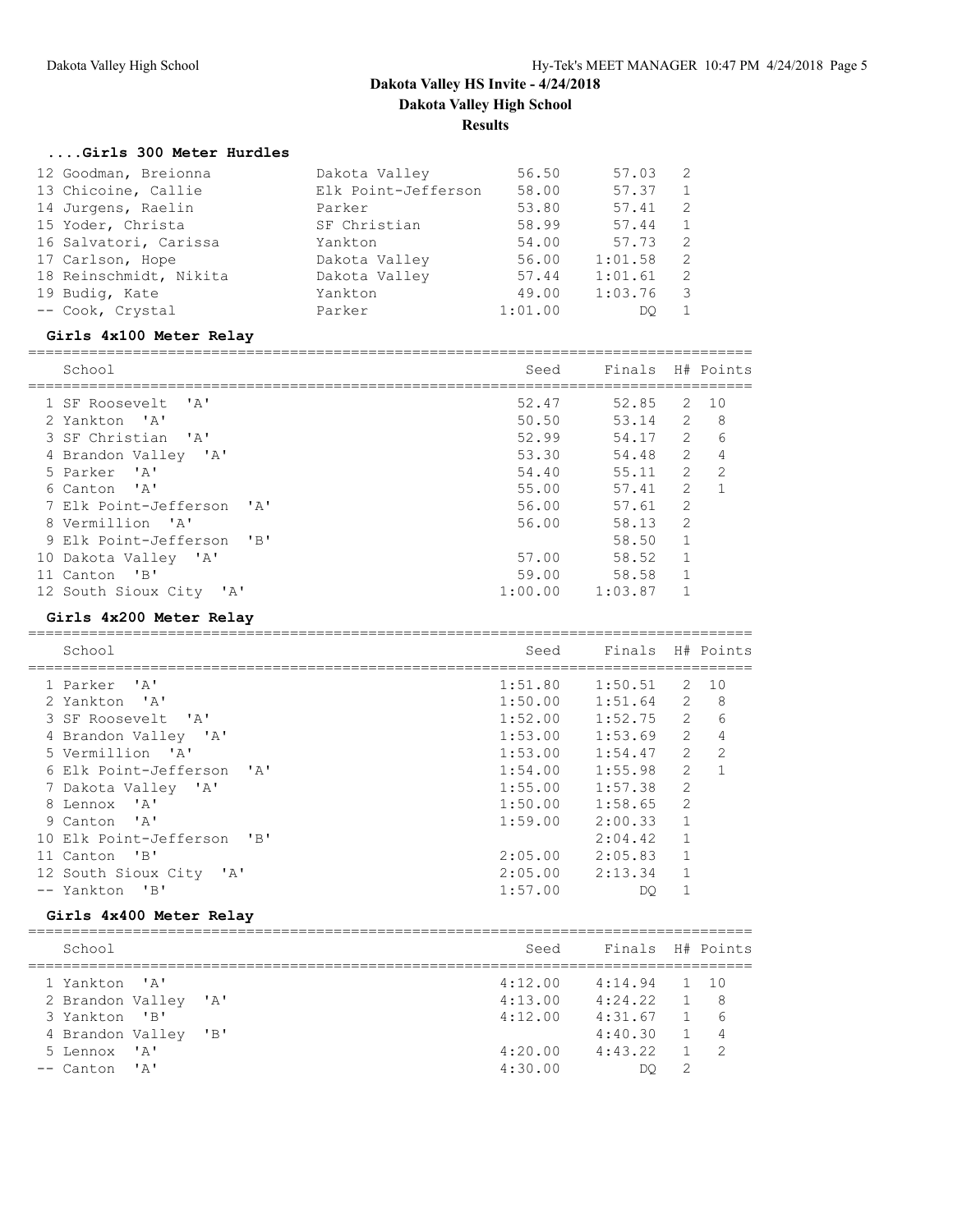## **....Girls 4x400 Meter Relay**

| -- Dakota Valley 'A'       | 4:40.00 | DO 2 |  |
|----------------------------|---------|------|--|
| -- Vermillion 'B'          |         | DO 2 |  |
| -- Vermillion 'A'          | 4:23.00 | DO 2 |  |
| -- Elk Point-Jefferson 'A' | 4:14.00 | DO 2 |  |
| -- SF Roosevelt 'A'        | 4:50.00 | DO - |  |

## **Girls 4x800 Meter Relay**

| School                                           | Seed     | Finals Points        |                |
|--------------------------------------------------|----------|----------------------|----------------|
| 1 Lennox 'A'                                     | 10:45.00 | 10:15.19             | 1 O            |
| 2 Brandon Valley 'A'                             |          | $9:59.00$ $10:24.60$ | 8              |
| $\mathsf{I} \wedge \mathsf{I}$<br>3 Yankton      | 10:10.00 | 10:30.82             | 6              |
| 4 SF Christian<br>$\mathsf{I} \wedge \mathsf{I}$ | 10:35.00 | 11:02.39             | $\overline{4}$ |
| 5 SF Roosevelt. 'A'                              | 10:50.00 | 11:20.87             | 2              |
| 6 Yankton 'B'                                    | 10:50.00 | 11:31.89             |                |
| 7 Vermillion 'A'                                 | 10:40.00 | 11:48.83             |                |
| י בי<br>8 Canton                                 | 11:35.00 | 12:19.01             |                |
| -- Parker<br>י בי                                | 11:40.20 | DC                   |                |

#### **Girls 1600 Sprint Medley**

===================================================================================

| School                                               | Seed    | Finals H# Points |               |                |
|------------------------------------------------------|---------|------------------|---------------|----------------|
|                                                      | 4:41.00 | 4:54.68          | 2             | 10             |
| 1 Brandon Valley 'A'                                 |         |                  |               |                |
| 2 SF Christian 'A'                                   | 5:00.00 | 4:54.89          |               | 8              |
| 3 Elk Point-Jefferson<br>$\mathsf{A}$                | 4:45.00 | 4:57.09          | $\mathcal{L}$ | 6              |
| 4 Vermillion 'A'                                     | 4:30.00 | 5:10.15          | $\mathcal{L}$ | 4              |
| 5 SF Roosevelt 'A'                                   | 4:50.00 | 5:12.59          | $\mathcal{L}$ | $\overline{2}$ |
| "B"<br>6 Canton                                      | 5:10.00 | 5:13.19          |               |                |
| י בי<br>7 Canton                                     | 5:00.00 | 5:49.04          |               |                |
| $\mathsf{r}_{\mathsf{A}}\mathsf{r}$<br>-- Parker     | 4:48.10 | DO               | 2             |                |
| $\mathsf{I}$ $\mathsf{A}$ $\mathsf{I}$<br>-- Yankton | 4:35.00 | DO               | 2             |                |

#### **Girls High Jump**

|   | Name                  | Year School         | Seed        | Finals Points        |                |
|---|-----------------------|---------------------|-------------|----------------------|----------------|
|   | 1 Reinschmidt, Nikita | Dakota Valley       | $5 - 03.00$ | $J4 - 11.00$         | 10             |
|   | 2 Pruis, Caitlyn      | SF Christian        | $4 - 10.00$ | $J4 - 09.00$         | 6              |
|   | 2 Immeker, Aliyah     | SF Roosevelt        |             | $4-10.00$ $J4-09.00$ | 6              |
|   | 4 Wuebben, Madison    | Yankton             | $4 - 10.00$ | $J4 - 09.00$         | $\overline{2}$ |
|   | 5 Bochman, Kylie      | Yankton             | $4 - 10.00$ | $J4 - 09.00$         |                |
|   | 6 Birath, Kylie       | Brandon Valley      | $4 - 06.00$ | $J4 - 09.00$         |                |
| 7 | Johnson, Alyssa       | Dakota Valley       | $5 - 00.00$ | $J4 - 09.00$         |                |
|   | 8 Knudson, Brooklyn   | Canton              | $4 - 07.00$ | $4 - 07.00$          |                |
| 8 | Bradfield, India      | Brandon Valley      | $4 - 06.00$ | $4 - 07.00$          |                |
|   | 8 Davis, Calli        | Elk Point-Jefferson | $4 - 10.00$ | $4 - 07.00$          |                |
|   | 11 Gokie, Hailey      | Yankton             | $4 - 08.00$ | $4 - 05.00$          |                |
|   | 11 Kerkman, Morgan    | Vermillion          | $4 - 03.00$ | $4 - 0.5$ , 00       |                |
|   | 11 Graber, Trinity    | Brandon Valley      | $4 - 06.00$ | $4 - 05.00$          |                |
|   | 11 Walker, Meghan     | SF Christian        | $4 - 10.00$ | $4 - 05.00$          |                |
|   | 15 Wente, Rachel      | Dakota Valley       | $4 - 04.00$ | $4 - 03.00$          |                |
|   | 15 Beachler, Jana     | Canton              | $4 - 08.00$ | $4 - 03.00$          |                |
|   | -- Larsen, Peyton     | Vermillion          | $4 - 01.00$ | NΗ                   |                |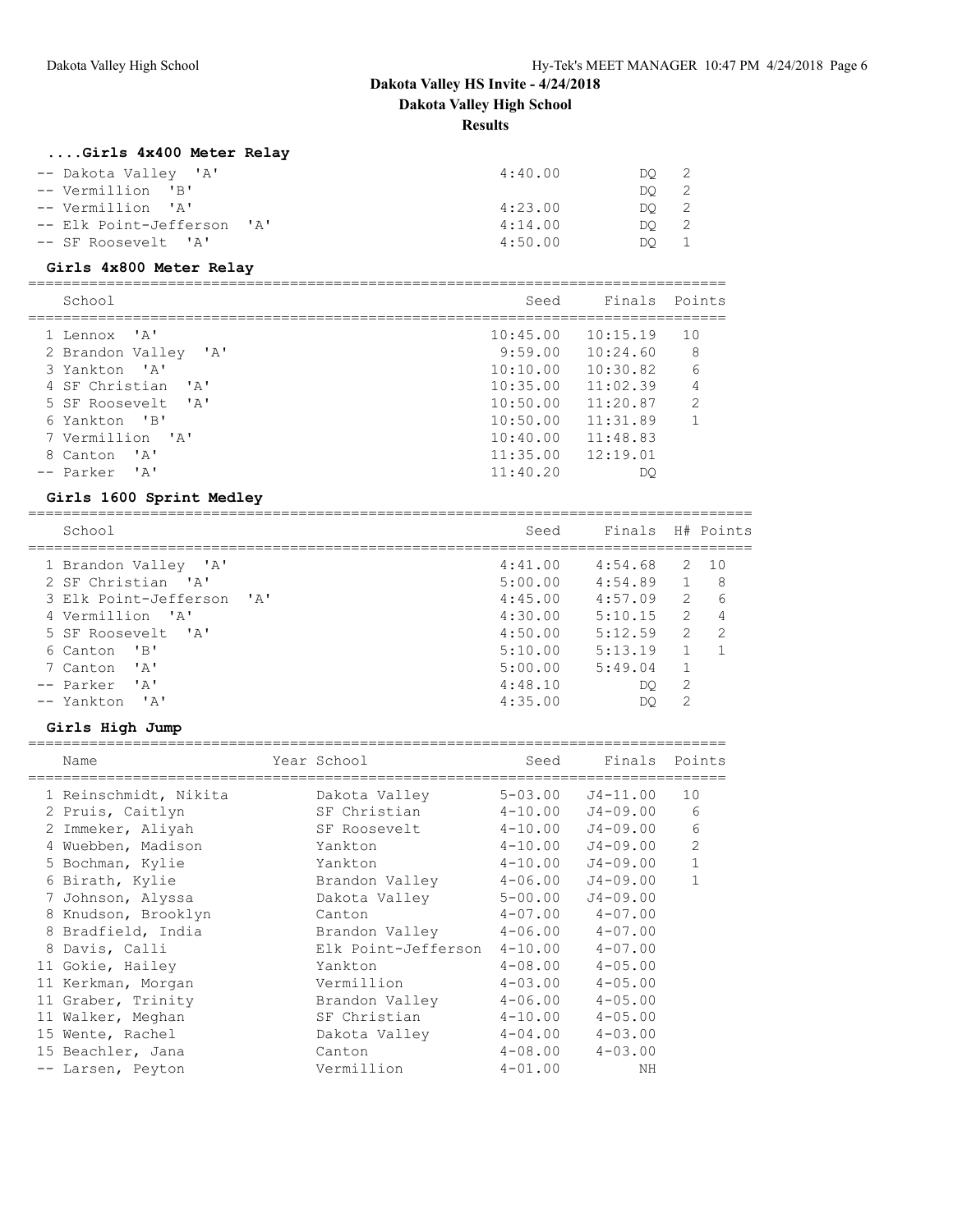**....Girls High Jump**

| -- Hernes, Grace | Canton     | $4 - 07.00$ | NH |
|------------------|------------|-------------|----|
| -- Lewis, Kaya   | Vermillion | $4 - 01.00$ | ΝH |

## **Girls Long Jump**

| Name                                | Year School                           | Seed         |                           | Finals Points  |
|-------------------------------------|---------------------------------------|--------------|---------------------------|----------------|
| 1 Hoesing, Paige                    | Yankton                               |              | $16 - 00.00$ $16 - 06.25$ | 10             |
| 2 Law, Trinity                      | Brandon Valley 16-03.00 16-05.50      |              |                           | 8              |
| 3 Perrenoud, Grace                  | SF Christian                          |              | $16 - 04.00$ $16 - 03.50$ | 6              |
| 4 Bunker, Mya                       | Brandon Valley                        |              | 15-10.00 16-02.50         | $\overline{4}$ |
| 5 Saunders, Lexi                    | Vermillion                            |              | 16-06.00 15-09.25         | $\overline{2}$ |
| 6 Weber, Taylor                     | Vermillion                            |              | 16-02.00 J15-09.25        | $\mathbf{1}$   |
| 7 Johnson, Alyssa                   | Dakota Valley                         |              | $15 - 03.50$ $15 - 08.00$ |                |
| 8 Husman, Nykki                     | Yankton                               |              | 15-06.00 15-07.75         |                |
| 9 Rosenquist, Rachel                | Dakota Valley 14-05.00 14-09.75       |              |                           |                |
| 9 Rupp, Trysten                     | Elk Point-Jefferson 15-06.25 14-09.75 |              |                           |                |
| 11 Gullikson, Paige                 | $15 - 00.00$ $14 - 07.50$<br>Yankton  |              |                           |                |
| 12 Alemam, Fatima                   | Vermillion                            |              | $14-11.00$ $14-07.00$     |                |
| 13 Ihnen, Isabel                    | Lennox                                | $14 - 01.00$ | $13 - 10.50$              |                |
| 13 Holcomb, Lily                    | SF Roosevelt                          | $15 - 10.00$ | $13 - 10.50$              |                |
| 15 Pancich, Morgan                  | SF Roosevelt 13-06.00 13-06.25        |              |                           |                |
| 16 Harrison, Bryanna                | SF Christian                          |              | $14 - 06.00$ $13 - 04.75$ |                |
| 17 Jones, Zada                      | Canton                                | 14-05.00     | $13 - 04.25$              |                |
| 18 Petersen, McKenna                | SF Christian                          | $14 - 08.00$ | $13 - 03.75$              |                |
| 19 Halverson, Emma<br><b>Canton</b> |                                       |              | 13-05.00 13-01.75         |                |
| 20 Zebell, Zoey                     | Lennox                                | 13-00.00     | $12 - 11.50$              |                |
| 21 Schroedermeier, Paige Canton     |                                       | $14 - 00.00$ | $12 - 06.75$              |                |
| 22 Bowers, Gracie                   | Lennox                                | 14-00.00     | $12 - 06.00$              |                |
| 23 Stout, Chloe                     | Dakota Valley 11-05.00 11-09.25       |              |                           |                |
| 24 Marx, Karly                      | Elk Point-Jefferson 14-00.00          |              | $10 - 11.50$              |                |
| 25 McCabe, Jenna                    | Dakota Valley 11-07.00                |              | $10 - 05.50$              |                |
| -- Fennel, Kyra                     | Elk Point-Jefferson 12-10.00          |              | DQ.                       |                |
| -- Lopez, Celeste                   | Dakota Valley 10-10.00                |              | DO                        |                |

## **Girls Triple Jump**

|    | Name                 | Year School                  | Seed         | Finals       | Points         |
|----|----------------------|------------------------------|--------------|--------------|----------------|
|    | 1 Husman, Nykki      | Yankton                      | $33 - 00.00$ | $33 - 11.75$ | 10             |
|    | 2 Hoesing, Paige     | Yankton                      | $33 - 00.00$ | $33 - 04.50$ | 8              |
|    | 3 Bunker, Mya        | Brandon Valley               | 32-08.00     | $32 - 06.75$ | 6              |
|    | 4 Donnelly, Riley    | Elk Point-Jefferson 34-00.00 |              | $32 - 05.00$ | 4              |
|    | 5 Rosenquist, Rachel | Dakota Valley                | $29 - 08.50$ | $32 - 03.00$ | $\overline{2}$ |
|    | 6 Wuebben, Madison   | Yankton                      | $32 - 00.00$ | $32 - 01.25$ |                |
|    | 7 Vetos, Danissa     | Canton                       | $32 - 07.50$ | $32 - 00.75$ |                |
|    | 8 Law, Trinity       | Brandon Valley               | $33 - 04.00$ | $30 - 10.50$ |                |
|    | 9 Immeker, Aliyah    | SF Roosevelt                 | $29 - 00.00$ | $29 - 08.75$ |                |
| 10 | Rupp, Trysten        | Elk Point-Jefferson 31-05.00 |              | $29 - 05.00$ |                |
|    | 11 Wente, Rachel     | Dakota Valley                | $30 - 03.00$ | $29 - 03.00$ |                |
|    | 12 Holcomb, Lily     | SF Roosevelt                 | $30 - 00.00$ | $28 - 09.75$ |                |
|    | 13 Thorstenson, Kate | SF Roosevelt                 | $29 - 00.00$ | $27 - 05.25$ |                |
|    | Weber, Taylor        | Vermillion                   | $32 - 01.00$ | DO.          |                |
|    | Lundstrom, Jada      | Canton                       | $32 - 04.00$ | DO.          |                |
|    | -- Alemam, Fatima    | Vermillion                   | $30 - 00.00$ | DO           |                |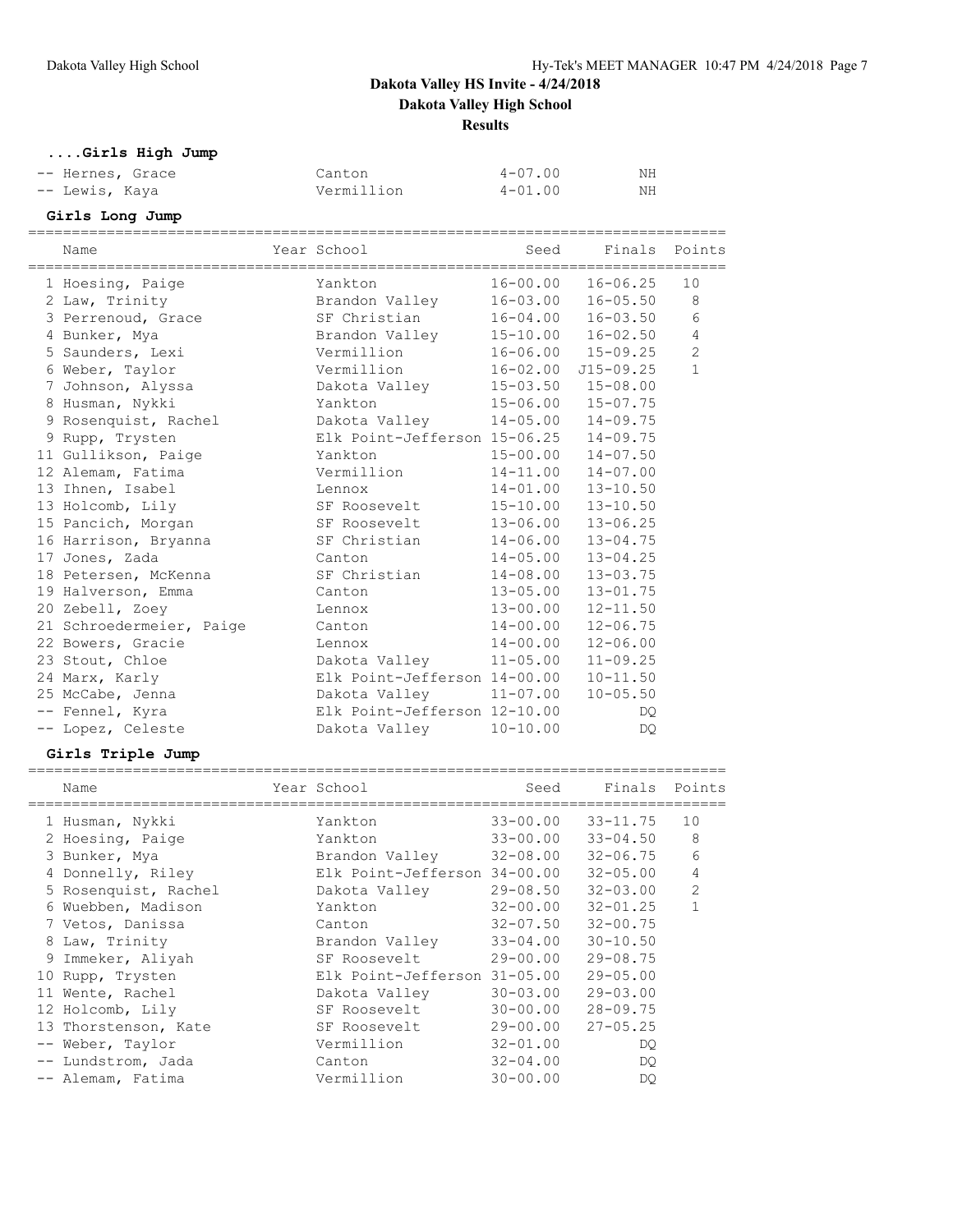**....Girls Triple Jump**

| -- Merkle, Hannah | Canton     | $26 - 01.00$ | DO  |
|-------------------|------------|--------------|-----|
| -- Saunders, Lexi | Vermillion | $31 - 00.00$ | DO. |

## **Girls Shot Put**

| Name                 | Year School                           | Seed                      | Finals Points |                |
|----------------------|---------------------------------------|---------------------------|---------------|----------------|
| 1 Greer, Jasmine     | SF Roosevelt                          | $42 - 01.00$              | 39-08.50      | 10             |
| 2 Curry, Kenna       | Elk Point-Jefferson 39-09.00 38-11.00 |                           |               | 8              |
| 3 Jensen, Kasey      | Vermillion                            | $36 - 00.00$              | $35 - 10.50$  | 6              |
| 4 Papstein, Aurora   | Yankton                               | $35 - 00.00$              | $33 - 11.50$  | $\overline{4}$ |
| 5 Steever, Liz       | Lennox                                | 29-00.00                  | $33 - 03.25$  | $\overline{2}$ |
| 6 Fillipi, Leslie    | Lennox                                | $33 - 10.00$              | $32 - 04.00$  | $\mathbf{1}$   |
| 7 Plucker, Britni    | Canton                                | $32 - 06.00$              | $32 - 02.00$  |                |
| 8 Behrens, Hannah    | Brandon Valley                        | $32 - 05.50$ $31 - 10.75$ |               |                |
| 9 Bottin, Lois       | Yankton                               | $34 - 00.00$ $31 - 09.50$ |               |                |
| 9 Nelson, Nicole     | Canton                                | $31 - 02.00$              | $31 - 09.50$  |                |
| 11 Dicus, Aubri      | SF Roosevelt                          | $32 - 03.00$              | $31 - 05.00$  |                |
| 12 Allen, Amari      | Brandon Valley                        | $33 - 00.00$              | $31 - 00.00$  |                |
| 13 Jensen, Rachel    | Lennox                                | $32 - 00.00$              | $30 - 08.00$  |                |
| 14 Mays, Sania       | South Sioux City                      | $30 - 00.00$              | $30 - 00.50$  |                |
| 15 Dunagan, Lasaisha | South Sioux City                      | $30 - 00.00$              | $29 - 02.50$  |                |
| 16 Dosch, Hannah     | SF Christian                          | $30 - 00.00$              | $28 - 02.00$  |                |
| 17 Kilbourn, Aubrey  | Parker                                | $27 - 05.00$              | $27 - 08.25$  |                |
| 18 Tuschen, Shayla   | SF Roosevelt                          | $28 - 00.00$              | $27 - 06.00$  |                |
| 19 Fedders, Sadie    | Yankton                               | $32 - 00.00$              | $27 - 01.50$  |                |
| 19 Thyssen, Bjork    | Elk Point-Jefferson 28-00.00          |                           | $27 - 01.50$  |                |
| 21 Avila, Emelinne   | South Sioux City 29-00.00             |                           | $26 - 07.50$  |                |
| 22 Fullerton, Morgan | Canton                                | $29 - 11.50$              | $25 - 02.50$  |                |
| 23 Herlyn, Sarah     | Parker                                | $26 - 06.00$              | $24 - 08.75$  |                |
| 23 Sinclair, Ashlyn  | Brandon Valley                        | $22 - 04.00$              | $24 - 08.75$  |                |
| 25 Strasser, Emily   | SF Christian                          | $25 - 00.00$              | $24 - 08.25$  |                |
| 26 Parks, Elizabeth  | Dakota Valley                         | $23 - 11.00$              | $22 - 01.25$  |                |
| 27 Pederson, Sadie   | Vermillion                            | $20 - 00.00$              | $20 - 01.25$  |                |
| 28 Ferguson, Chloe   | SF Christian                          | $20 - 00.00$              | $19 - 06.75$  |                |
| -- Havermann, Amanda | Elk Point-Jefferson 22-00.00          |                           | <b>ND</b>     |                |
| -- Lopez, Celeste    | Dakota Valley                         | $19 - 01.00$              | <b>ND</b>     |                |

#### **Girls Discus Throw**

| Name                | Year School         | Seed       | Finals Points |                |
|---------------------|---------------------|------------|---------------|----------------|
| 1 Curry, Kenna      | Elk Point-Jefferson | $118 - 00$ | $118 - 10$    | 10             |
| 2 Jensen, Rachel    | Lennox              | $110 - 00$ | $107 - 09$    | 8              |
| 3 Dicus, Aubri      | SF Roosevelt        | $113 - 00$ | $102 - 09$    | 6              |
| 4 Greer, Jasmine    | SF Roosevelt        | $108 - 08$ | $100 - 08$    | 4              |
| 5 Swanson, Sophie   | South Sioux City    | $100 - 00$ | $99 - 10$     | $\overline{2}$ |
| 6 Jensen, Kasey     | Vermillion          | $106 - 00$ | 99-08         | 1              |
| 7 Plucker, Britni   | Canton              | $94 - 05$  | $94 - 05$     |                |
| 8 Allen, Amari      | Brandon Valley      | $90 - 00$  | $89 - 08$     |                |
| 9 Papstein, Aurora  | Yankton             | $95 - 00$  | $87 - 0.3$    |                |
| 10 Behrens, Hannah  | Brandon Valley      | $89 - 10$  | $83 - 05$     |                |
| 11 Dosch, Hannah    | SF Christian        | $90 - 00$  | $81 - 04$     |                |
| 12 Bottin, Lois     | Yankton             | $90 - 00$  | $81 - 0.3$    |                |
| 13 Sinclair, Ashlyn | Brandon Valley      | $70 - 06$  | $77 - 0.3$    |                |
|                     |                     |            |               |                |